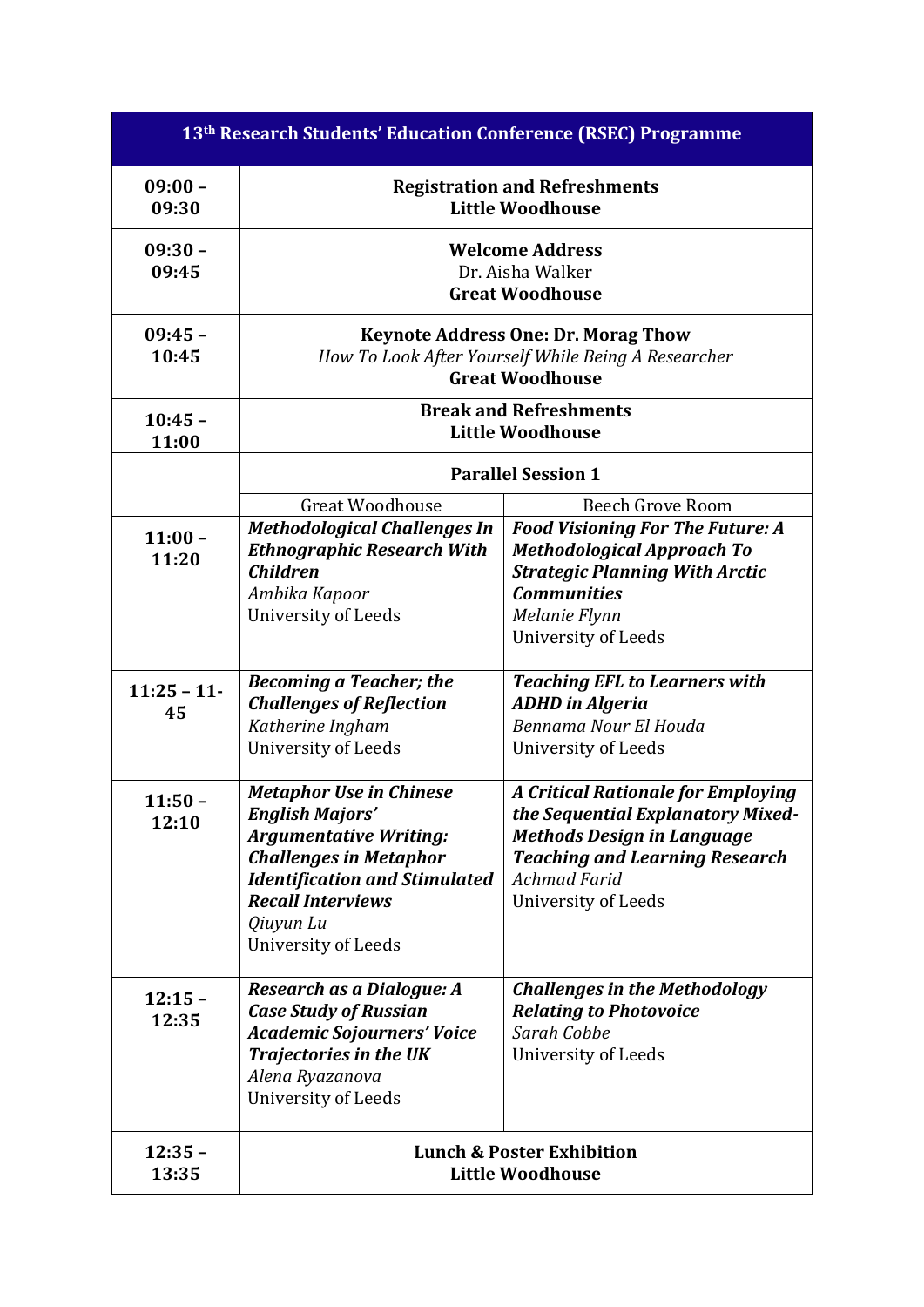| $13:35 -$<br>14:35 | Keynote Presentation Two: Helen Ireland and Roselyn Masamha<br>Challenges In Research Methodology: An Interactive Workshop<br><b>Great Woodhouse</b>                                                                                 |                                                                                                                                                                                                   |  |
|--------------------|--------------------------------------------------------------------------------------------------------------------------------------------------------------------------------------------------------------------------------------|---------------------------------------------------------------------------------------------------------------------------------------------------------------------------------------------------|--|
|                    | <b>Parallel Session 2</b>                                                                                                                                                                                                            |                                                                                                                                                                                                   |  |
|                    | <b>Great Woodhouse</b>                                                                                                                                                                                                               | <b>Beech Grove Room</b>                                                                                                                                                                           |  |
| $14:40 -$<br>15:00 | <b>Whose Voices? Examining the</b><br><b>Roles of Children in Early</b><br><b>Years Research</b><br>Jessica Breese<br>University of Sheffield                                                                                        | Do Incentives Lead to 'Good'<br><b>Outcomes? Learnings/Challenges</b><br>from Transport Sector<br><b>Tahera Mayat</b><br>University of Leeds                                                      |  |
| $15:00 -$<br>15:10 | <b>Comfort Break</b>                                                                                                                                                                                                                 |                                                                                                                                                                                                   |  |
| $15:10 -$<br>15:30 | (hybrid) Content Analysis: A<br><b>Reflection on Challenges</b><br>Fereshte Goshtasbpour<br>University of Leeds                                                                                                                      | <b>Methodological Challenges</b><br><b>Associated with Conducting</b><br><b>Studies in Deaf Communities in</b><br>Ghana<br>Daniel Fobi<br>University of Leeds                                     |  |
| $15:35 -$<br>15:55 | <b>Using Mixed Methods to</b><br><b>Evaluate an Intervention</b><br><b>Used in the Teaching of</b><br><b>Pharmaceutical Calculations</b><br>to First Year Pharmacy<br><b>Students</b><br>Elizabeth Horncastle<br>University of Leeds | <b>Factors Associated with</b><br><b>Mathematics Attainment: A</b><br><b>Comparative Psychometric Study</b><br>of Turkey, England and Japan<br>Tevfik Can Karabiyik<br><b>University of Leeds</b> |  |
| $16:00 -$<br>16:10 | <b>Presentation of Certificates and Closing Remarks</b>                                                                                                                                                                              |                                                                                                                                                                                                   |  |
| $16:10 -$<br>17:00 | <b>Wine Reception</b><br><b>Little Woodhouse</b>                                                                                                                                                                                     |                                                                                                                                                                                                   |  |